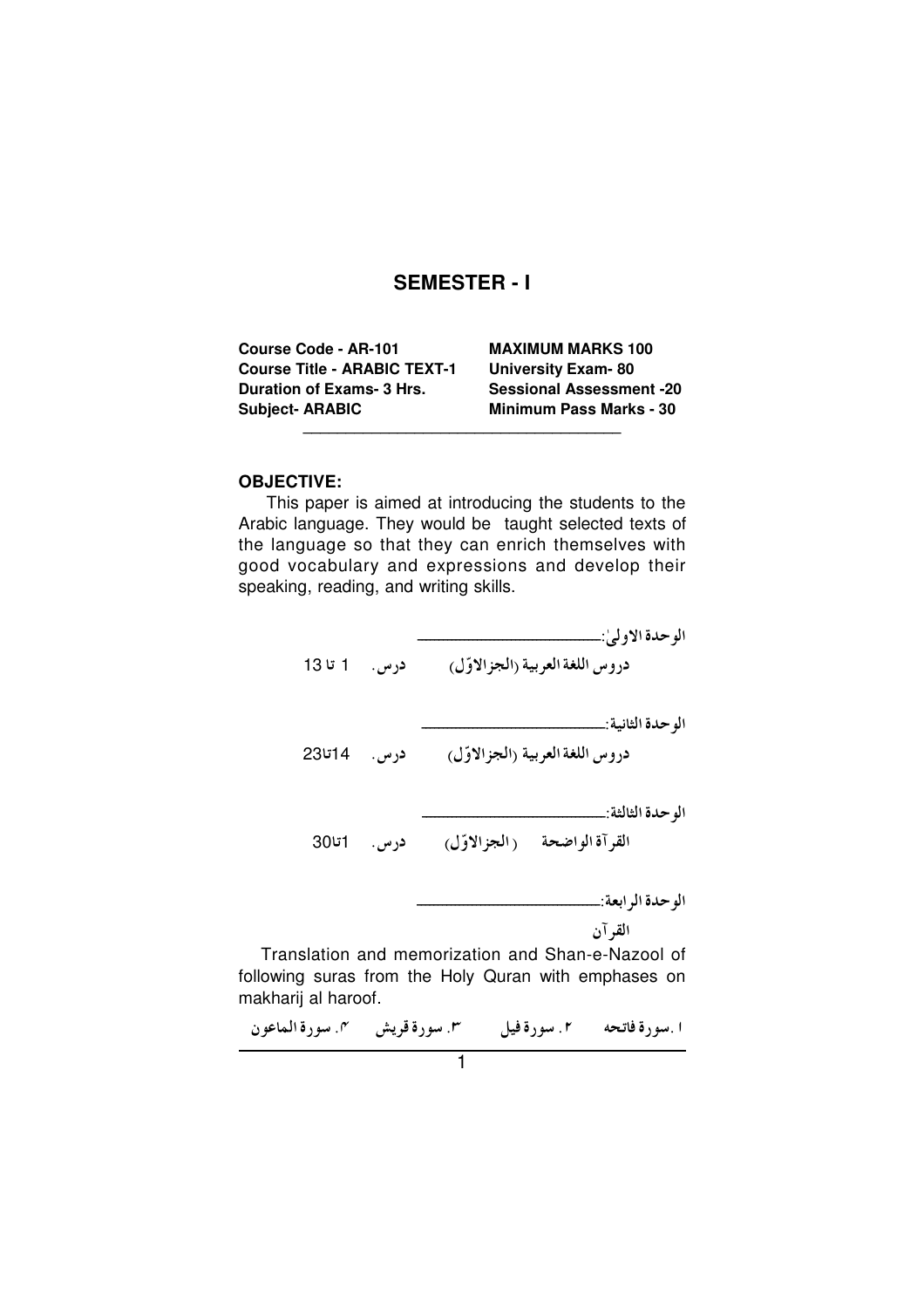- ه باب في حب اهل النبيّ
- ه باب في الحب في الله والبغض في الله
	- . باب في الكسب والعمل بيده
	- . باب في النصح وايصال الخير
		- . باب في الاصلاح بين الناس
			- ه باب في برالوالدين

Note For Paper Setting: The Questions paper will be divided in Two sections. Section "A" will carry 10 compulsory, objective type Questions, two from each unit, each carriying 1 Mark. Section "B" will have 10 Questions Two from each unit, each Question will hve Two parts. The student will attempt 1 Question from each unit. Each Question carrying 7+7=14 Marks.

## **PRESCRIBED BOOKS:**

- 1. Dr. V Abdur Raheem, Drus al lughah al Arabiyyah. Vol, I- Islamic Foundation Trust, Chennai.
- 2. Waheed uz Zaman Kairanwi. Al Qirat al Wadhiha. Vol, I - Maktaba Hussainia Deoband
- 3. Tehzeeb al Akhlaq Allama Abdul Hayee Fakhar ud din Alhasmi- Musassa Tusahafat Wanasher- Luckhnow
- 4. Drusul Lugat-ul-Arbia wal Muntakhaba Semester I Published By Qasmi Kutub Khana, Jammu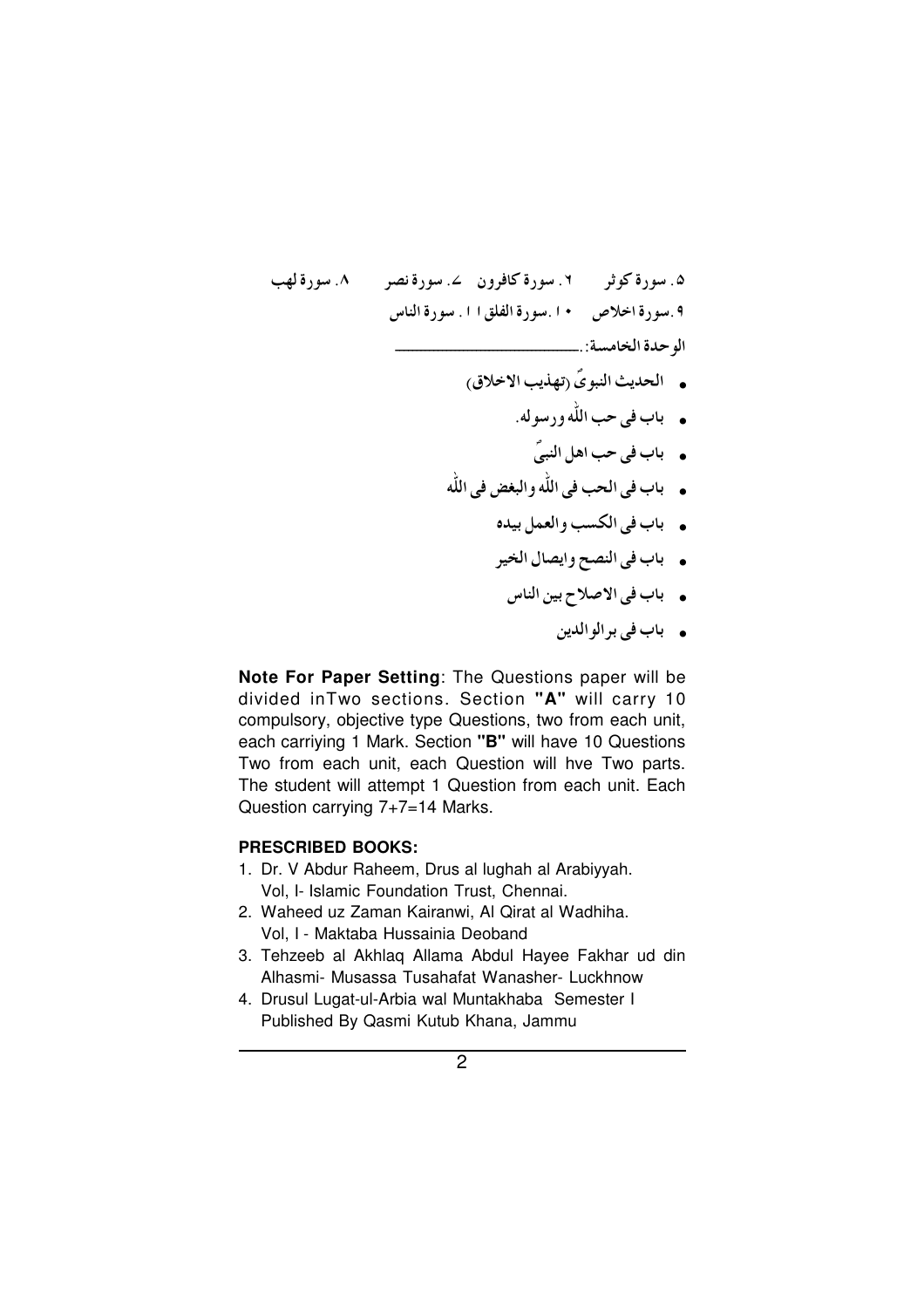# **SEMESTER - II**

| <b>Course Code - AR-201</b>                                | <b>MAXIMUM MARKS 100</b>        |
|------------------------------------------------------------|---------------------------------|
| <b>Course Title - ARABIC Grammar-II University Exam-80</b> |                                 |
| Duration of Exams- 3 Hrs.                                  | <b>Sessional Assessment -20</b> |
| <b>Subject-ARABIC</b>                                      | Minimum Pas Marks - 30          |

#### **OBJECTIVE:**

Grammar is an essential part of every language, the main objective of this Paper is to provide a strong base of learning arabic language. It will help them to correctly read, write and speak the language.

- النحو :
- تعريف العلم النحو. علم الهجا.علم الصرف.الاعراب. الحركات
	- الحروف شمسيه والقمريه. الكلمه واقسامها
	- ه معرب والمبنى واقسامها( اسم موصول. اسم فعل. اسم صوت. اسم ظرف. اسم كنايه. مركب بنائبي
		- اسماء الاشار ٥( للقريب والبعيد)
			- الضمائر المنفصلة والمتصلة
				- نواصب الفعل.
					- جوازم الفعل

الو حدة الثانية: \_\_

النحو

. اسماء مشتقة واقسامها( اسم فاعل اسم مفعول صفت مشبه. اسم تفضيل ـ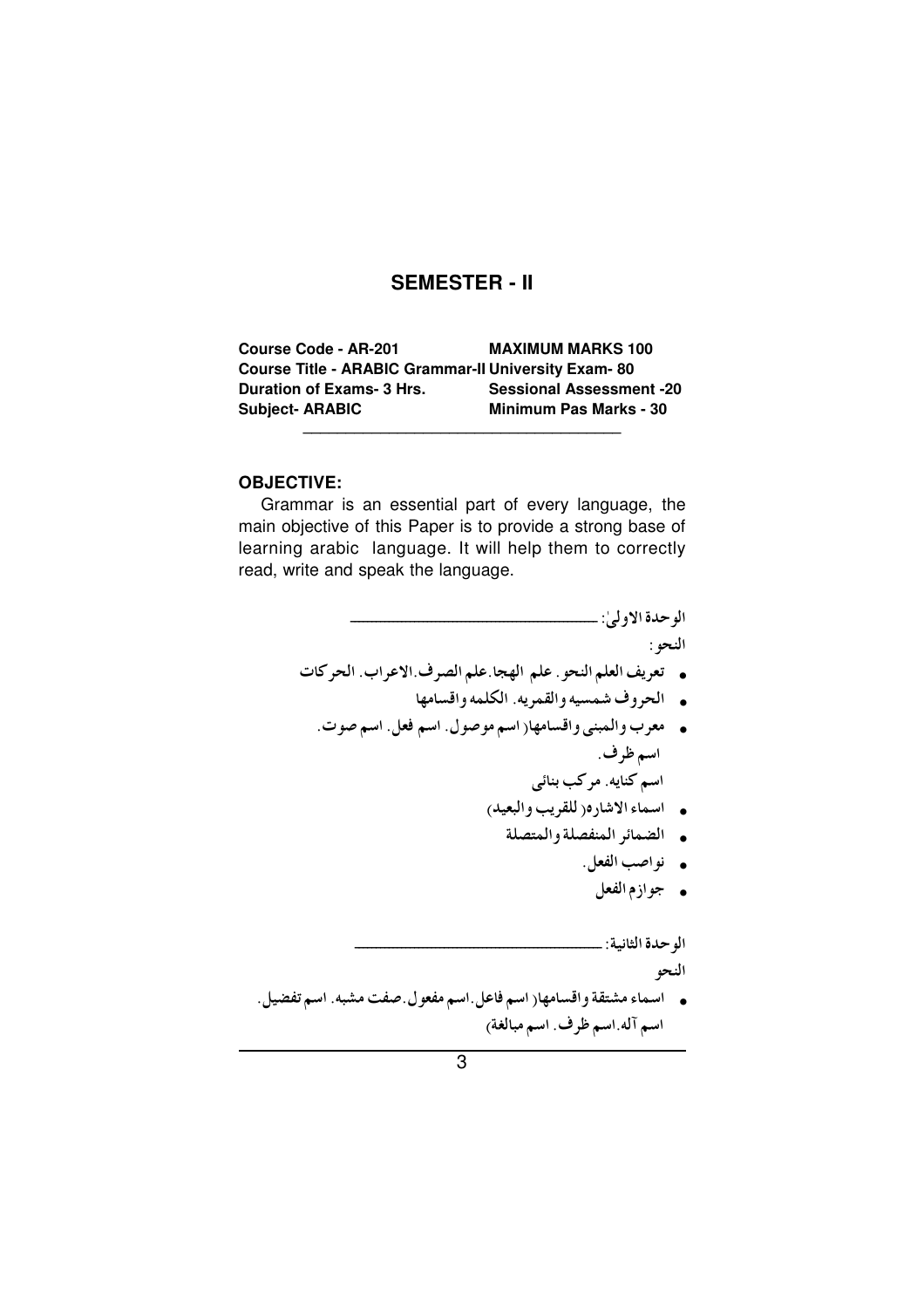- . المعرفة واقسامها (اسم علم. اسم اشاره اسم موصول معرف باللام.
- ه النكره واقسامها (اسم ذات. اسم صفت. اسم استفهام. اسم فاعل اسم مفعول. اسم حاليه. حاصل مصدر . اسم كنايه)
	- المذكر والمؤنث
	- . جمله اسميه(المبتدا. الخبر) جمله فعليه( فعل+فاعل)
		- حروف الجر

الو حدة الثالثة: \_\_

الصرف:

- تصريف الفعل الماضي واقسامها
- . تصريف الفعل المضار ع (معروف. مجهول. لام تاكيدبه نون ثقيله وخفيفه)
	- تصريف الفعل الامر والنهي
	- اوزان الفعل. ثلاثي مجرد ثلاثي مزيد. رباعي مجرد رباعي مزيد.
	- . تصريف الافعال الصحيحه من الثلاثي المجرد(صرف صغير) باب ضرب. نصر . سمع. فتح. كرم. حسب.
	- . تصريف الافعال الصحيحه من الثلاثي المزيد(صرف صغير) باب افعال. تفعيل. مفاعلة تفعل. تفاعل. افتعال.استفعال. انفعال

### الواحدة الرابعة: ...

الصرف:.

- تصريف الافعال الصحيحة من الرباعي المجر در صرف صغير ) باب فعلة. تفعلل
	- . تصريف الافعال المهموزمن الثلاثي المجرد(صرف صغير) باب نصر . ضرب . فتح . سمع . كرم .
	- . تصريف الافعال المهموز من الثلاثي المزيد<sub>(</sub>صرف صغير) باب افعال. تفعيل. مفاعل تفعل. تفاعل. افتعال. استفعال.
- . تصريف الافعال المضاعف من الثلاثي المجرد( صرف صغير) باب نصر . ضرب. سمع. كرم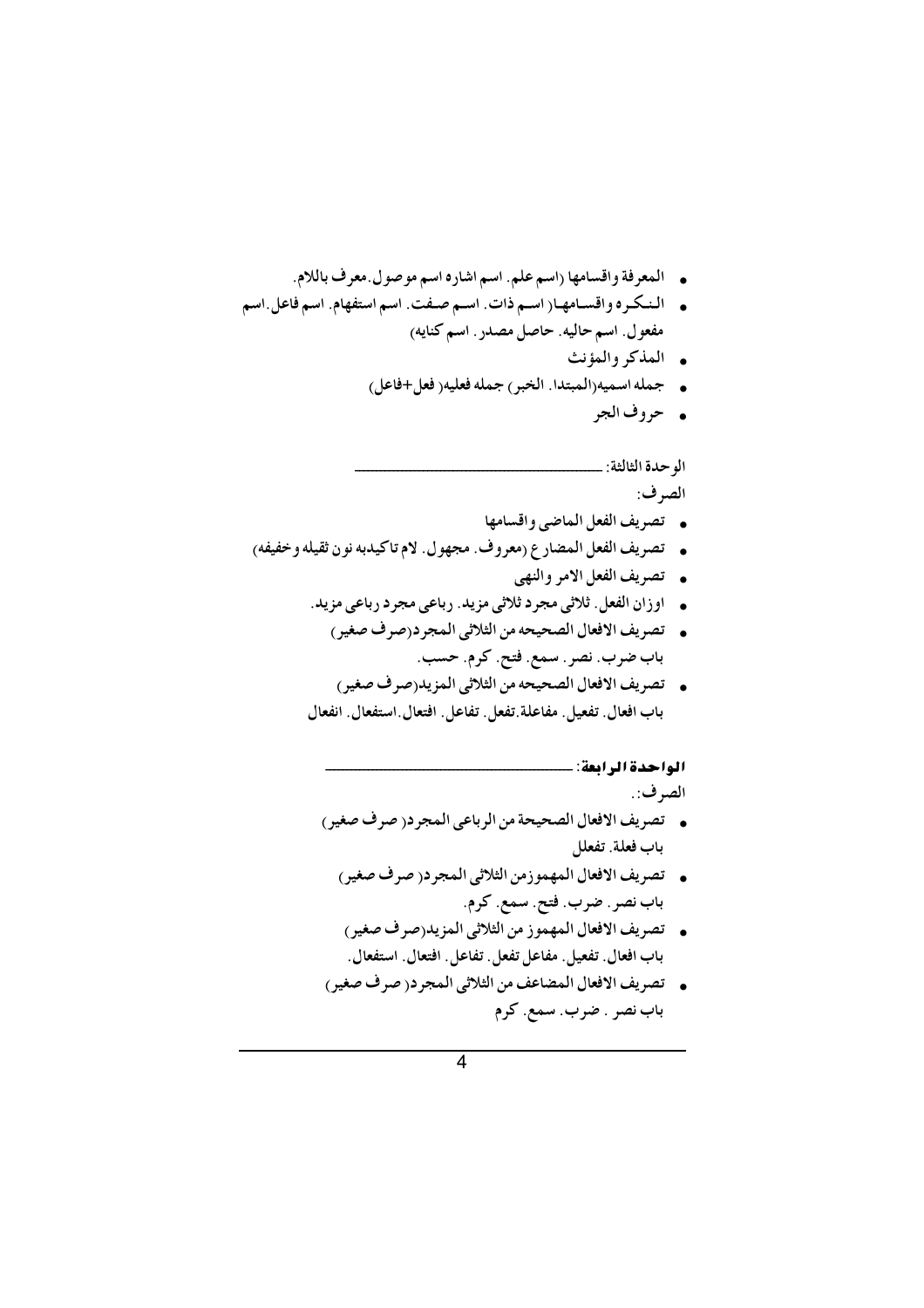- . تصريف الافعال المضاعف من الثلاثي المزيدر صرف صغير) باب افعال . تفعيل. مفاعلة . تفعل. تفاعل.
- تصريف الافعال المضاعف من الثلاثي المزيد( صرف صغير ) باب افتعال. انفعال. استفعال.

```
الوحدة الخاسمة: -
```
#### **Translation**

- سادہاسمہ جملوں کاتر جمہ جومبتداءاورخبر سے ننتے ہیں۔
	- ۔ سادہ فعلیہ جملے جو ماضی اورمضارع سے بنتے ہوں۔
- ہفتے کے دنوں کے نام۔ پچلوں کے نام۔دس سنر یوں کے نام۔دس پچولوں کے نام۔دس رنگوں کے نام۔<br>• یقل شامل ہوں گے۔ پڑھنے۔ <u>لکھنے سے م</u>تعلق کھیل کود سے متعلق وغیر ہ فہم وادراک سے متعلق نے یورفر وخت سے متعلق وغیرہ۔<br>لغیم کے کارلی کے کلاس روم۔درس۔کتاب۔کا پی تلم وغیرہ سے متعلق جملے۔
	- خریدوفروخت-بازار۔سِزِی۔ دودھ۔روٹی۔دوکان وغیرہ سے متعلق جملے۔

### **Note For Paper Setting:**

The Questions paper will be divided in Two sections. Section "A" will carry 10 compulsory, objective type Questions, two from each unit, each carriying 1 Mark. Section "B" will have 10 Questions Two from each unit, each Question will hve Two parts. The student will attempt 1 Question from each unit. Each Question carrving  $7+7=14$  Marks.

#### **Prescribed Books:**

- 1. Tohfat al Nahw by: Siraiuddin Nadwi Vol. I.II.III. (Markazi Maktaba Islami, New Delhi)
- 2. Tohfat al sarf by: Sirajuddin Nadwi Vol, I, II, III, (Markazi Maktaba Islami, New Delhi)
- 3. Arabic Grammar Semester II by Dr. Nayeem-Un-Nisa.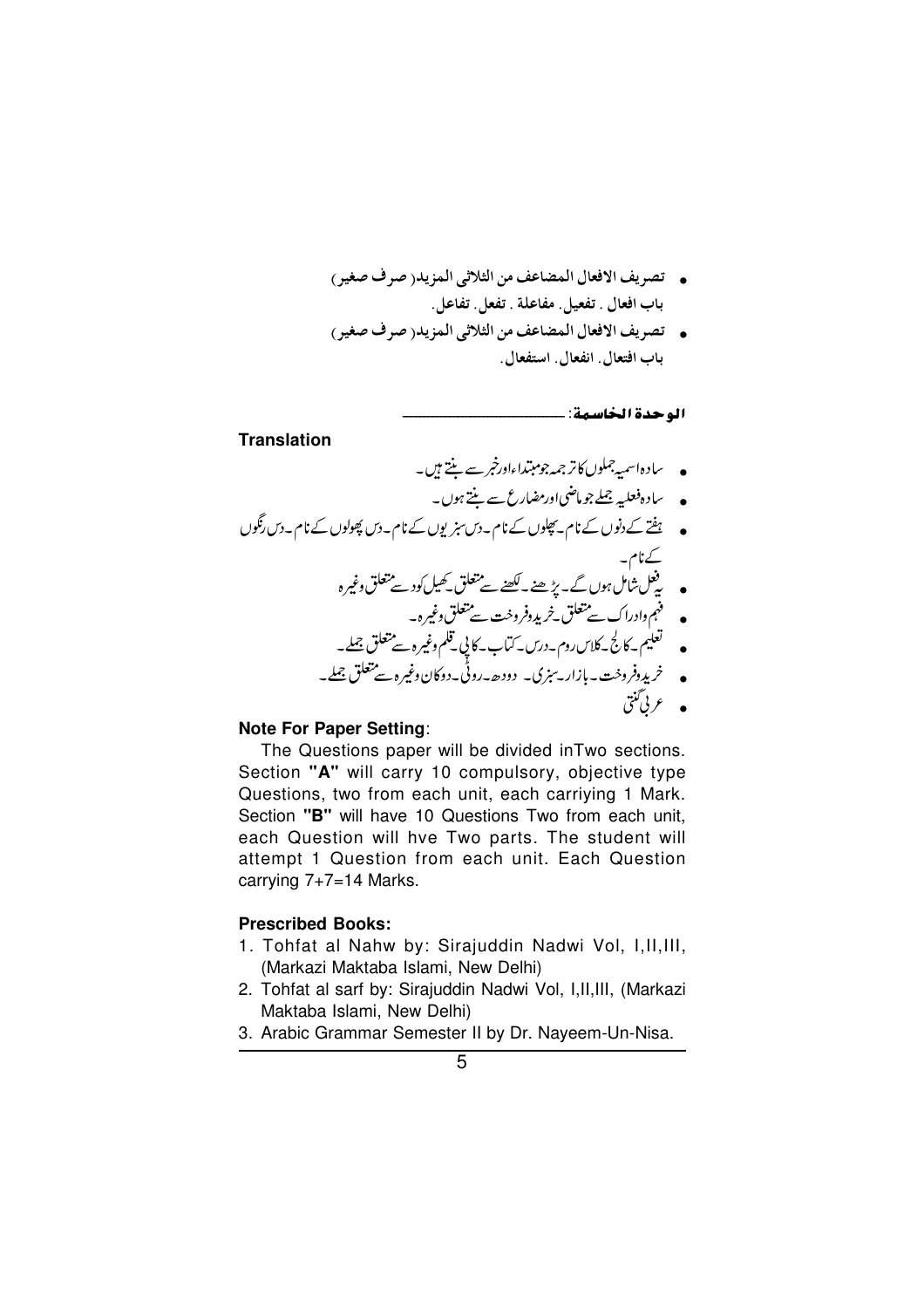Published by Qasmi Kutub Khana Jammu.

4. Tehzeeb al Akhlaq Allama Abdul Hayee Fakhar ud din Alhasmi- Musassa Tusahafat Wanasher- Luckhnow

### **Books Recommended;**

- 1. Ali al jarim: Al Nahw al wadheh: Danish book Depot, Matia Mahal Delhi.
- 2. Rafiul Imaad Finan: The Essential Arabic Grammar, Goodward, New Delhi-1999.
- 3. Wali Akhter: Arabic Grammar: A Practical Approach, Dar Al Aman, New Delhi, 2004
- 4. Kitab al Nahw: Abdul Rehman Amritsari: Danish book Depot Delhi.
- 5. Kitab al Sarf: Abdul Rehman Amritsari: Danish book Depot Delhi.
- 6. Teach yourself Arabic: S.A Rehman: Goodward Books New Delhi.
- 7. Jadid Arabi Eisay Boliy. Nadeem-ul- wajidi Nadvatul Ulma Lucknow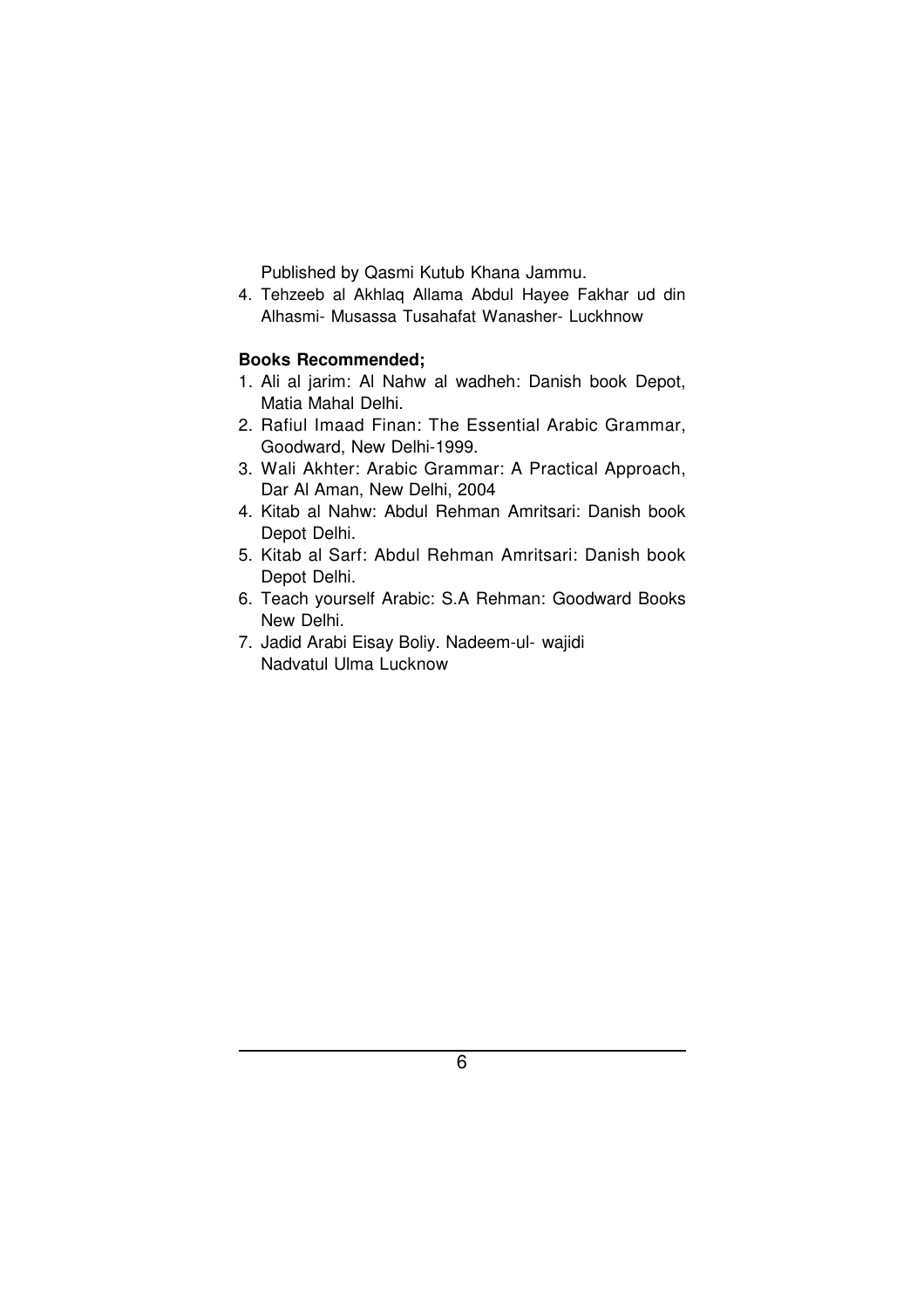# **SEMESTER - III**

Examinations to be held in the years 2015,2016& 2017.

Course Code. AR-301 Course Title- Arabic Text -III Duration of Exams : 3 Hrs **Total Marks**  $: 100$ Theory Exams  $: 80$ Internal Assessment : 20

دروس اللغة العربية (الجز الثاني) درس. 1 تا 10

دروس اللغة العربية (الجز الثاني) درس 11تا20

القرآة الواضحة (الجز الثاني) درس 1تا30

الوحدة الرابعة: ـــــــــــــــــــــــــــ

القرآن

Translation and memorization and Shan-e-Nazool of the following suras from the Holy Quran with emphasis on Makharij al Haroof.

1. سورة الفاتحة

2. سورةالتين

3. سورة العلق13-1 آيت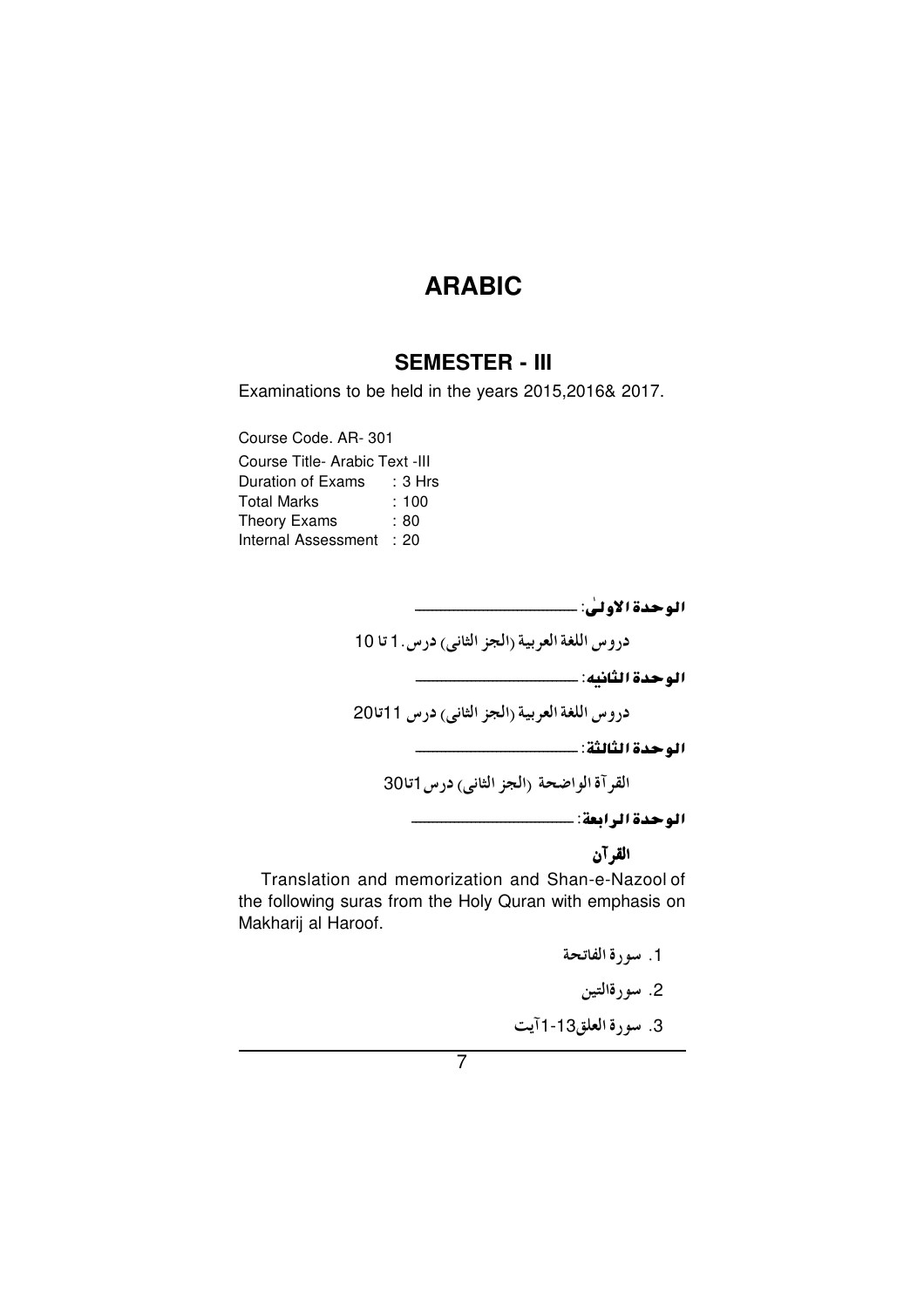- 4. سورة القدر
- 5. سورة البينه
- 6. سورة الزلزال
- 7. سورة العاديات
	- 8. القارعة
	- 9. سورة التكاثر
	- 10.سورةالعصر
- 11.سورة الهمزة
- الوحدة الخامسة: ـــ

# الحديث النبويّ (تهذيب الاخلاق)

- باب في برأصدقاء الأبوين وألاقارب
	- باب في النفقة على العيال
	- .<br>• باب في حسن المعاشرة بالنساء
		- باب في تربية الاولاد
		- . باب في حق الجار والوصية به
			- . باب في اكرام الضيف
- .<br>• باب الشفقة على خلق الله من الرعية
	- باب في حسن الخلق والتواضع

### **Note For Paper Setting:**

The Questions paper will be divided in Two sections. Section "A" will carry 10 compulsory, objective type Questions, two from each unit, each carrying 1 Mark. Section "B" will have 10 Questions Two from each unit,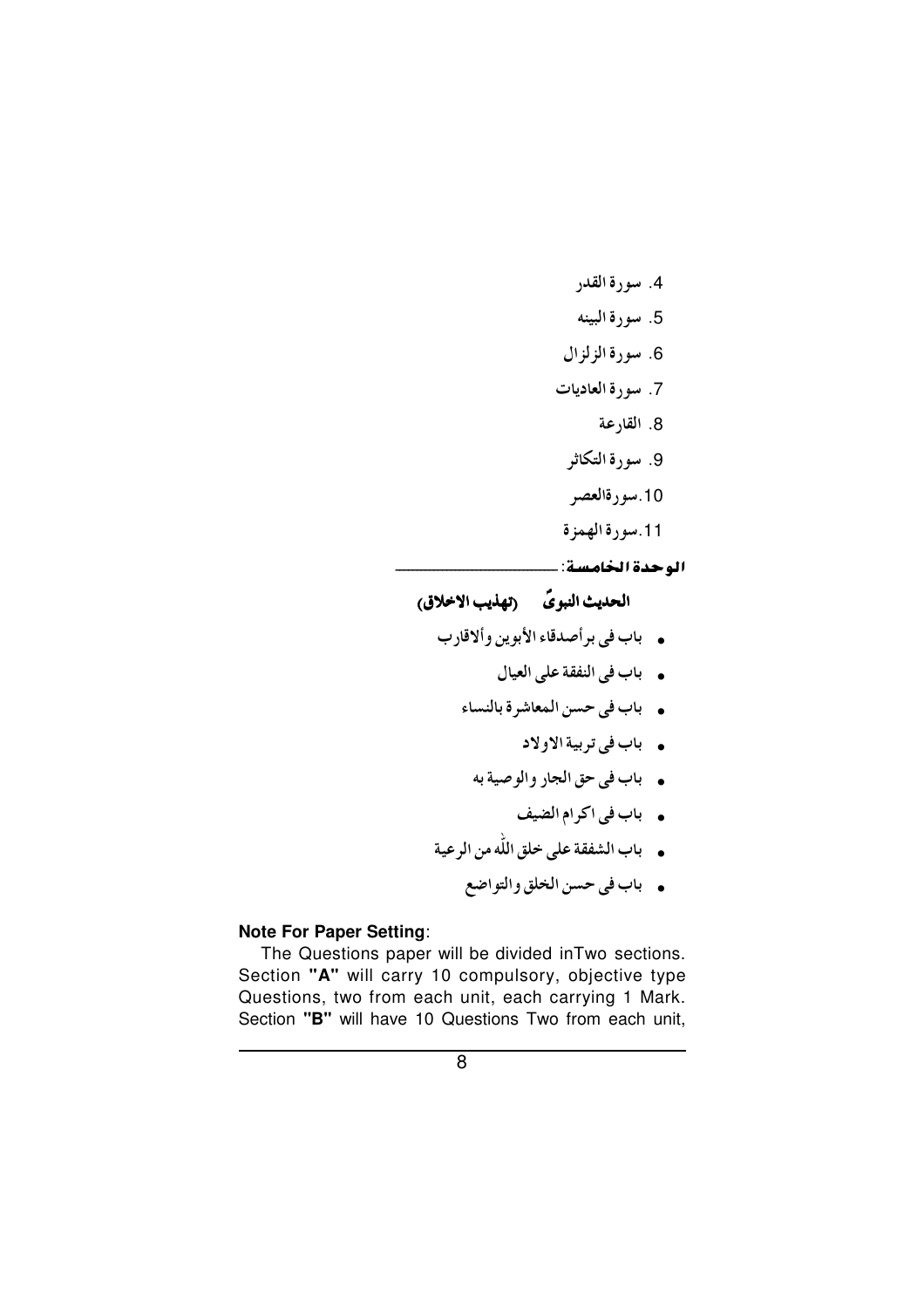each Question will hve Two parts. The student will attempt 1 Question from each unit. Each Question carrying 7+7=14 Marks.

## **Prescribed Books:**

- 1. Dr. V.Abdur Raheem. Droos ul Lugah al Arabiyyah. Vol-II - Islamic foundation Trust chennai.
- 2. Wahed uz zaman Kairanwi-Al Qirat al Wadhiha Vol-II Makataba Hussainia Deoband.
- 3. Drusul Lugat-ul-Arbia wal Muntakhaba Semester III Published By Qasmi Kutub Khana, Jammu
- 4. Tehzeeb al Akhlaq Allama Abdul Hayee Fakhar ud din Alhasmi- Musassa Tusahafat Wanasher- Luckhnow

Distribution of Internal Assessment: Total Marks: 20 Class Test :10 Marks Two written Assignments- 10 Marks (05 Marks each)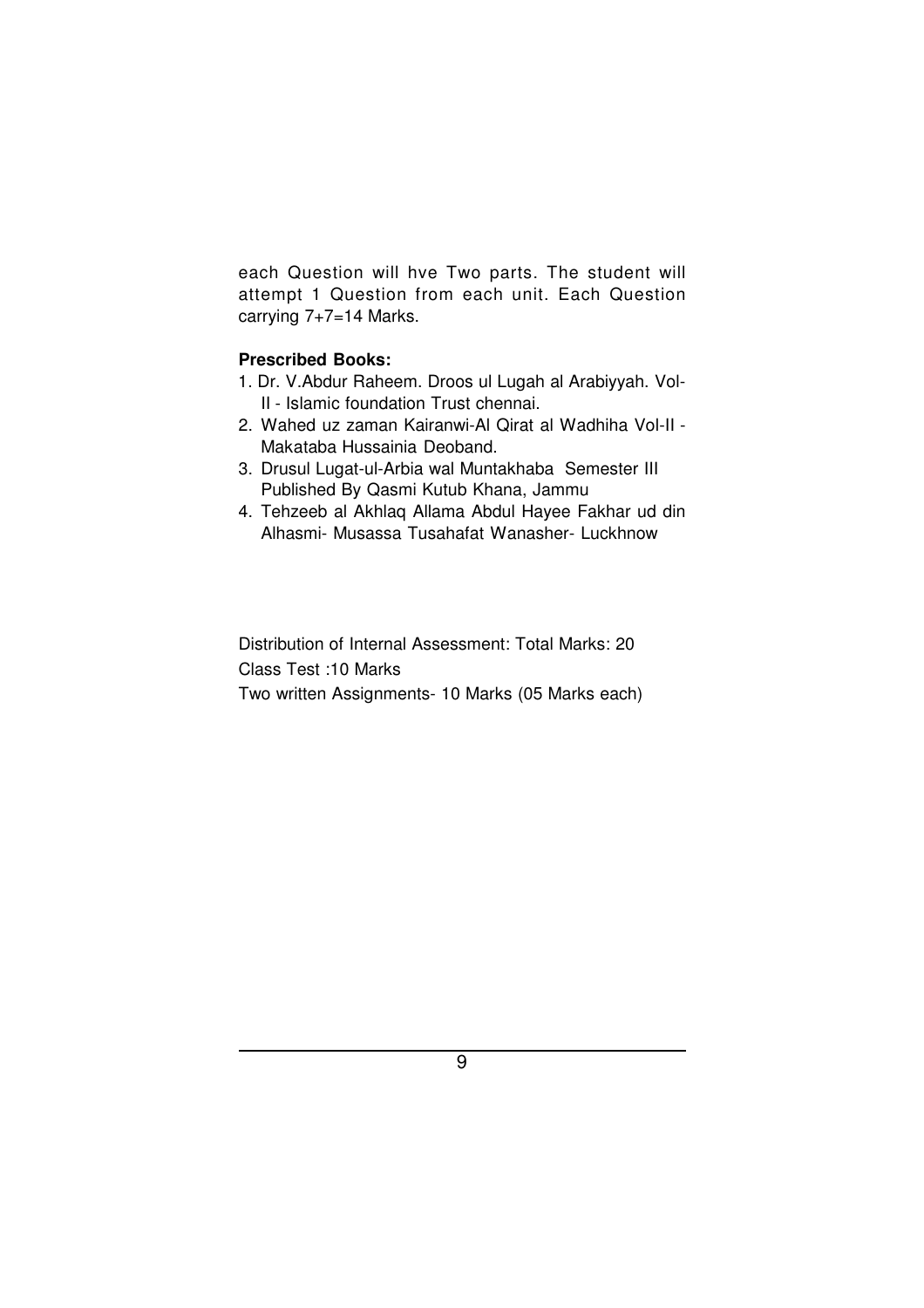# **SEMESTER - IV**

Examinations to be held in the years 2016, 2017 & 2018

Course Code. AR-401 Course Title- Arabic Grammar- IV

| Duration of Exams   | : 3 Hrs |
|---------------------|---------|
| <b>Total Marks</b>  | :100    |
| Theory Exams        | : 80    |
| Internal Assessment | : 20    |

النحو

- . الكلمة المفرد والمثنى والجمع . الاعراب
- .<br>• المركب. المركب التام والناقص واقسامها(مركب توصيفي، مركب اضافي. مرکب بنائی. مرکب منع صرف)
- . الجمله واقسامها (جمله اسميه،جمله فعليه، جمله ظرفيه، جمله شرطيه، وجمله انشائيه)
- . الـمـركب تام(جمله اسميه المبتدا والخبر) جمله فعليه( فعل+ فاعل+مفعول به)
	- ه الاستثناء
	- ان واخواتها . كان واخواتها.

### الوحدة الثانية: ...

النحو

- .<br>• ماولا المشبهتان به ليس لانفي جنس
- ہ ۔ افراد کر اعتبار سر اسم کی قسمیں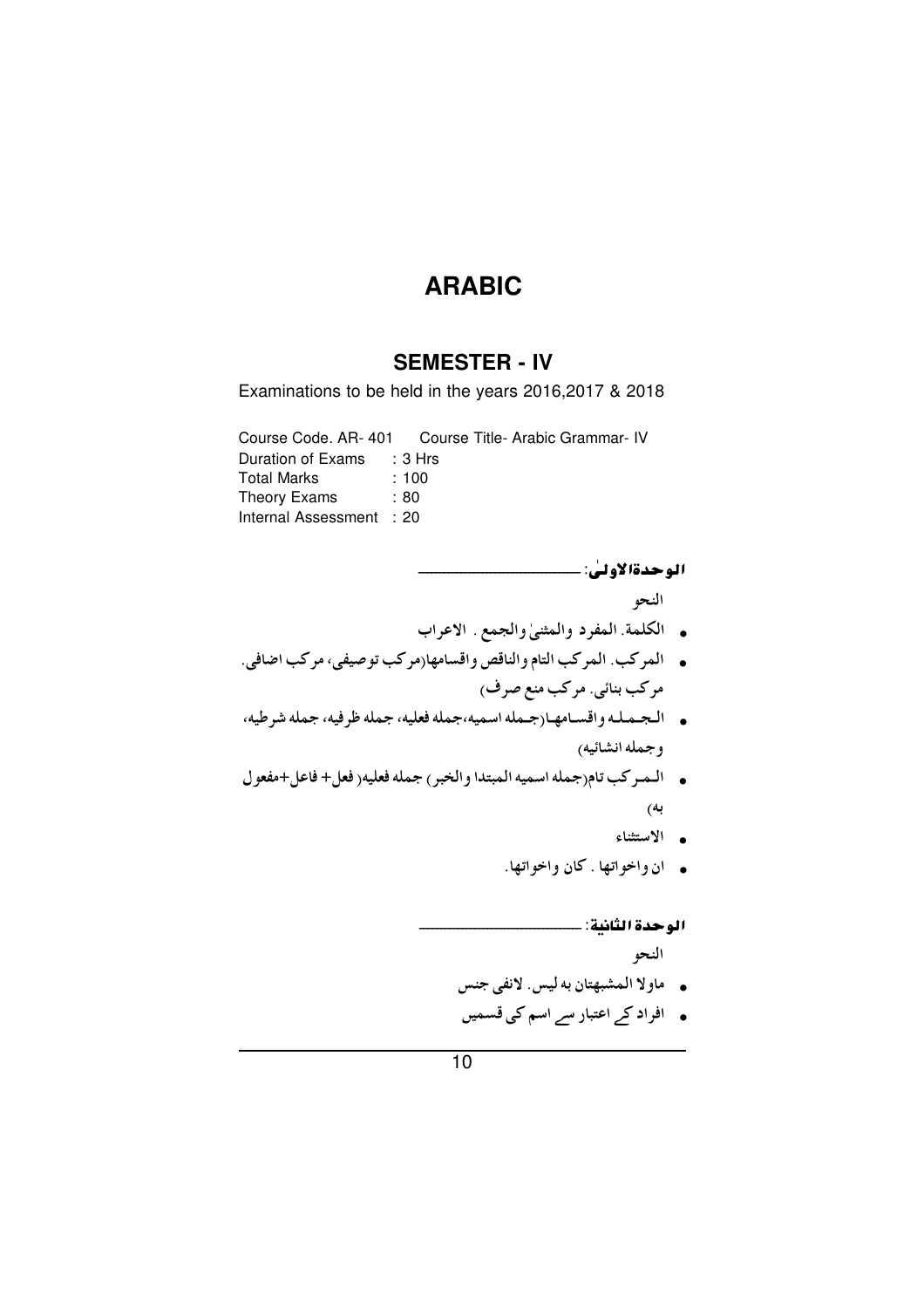- **.** واحد تثنيه الجمع
- . جمع المذكر السالم. جمع المؤنث السالم. جمع تكسير
	- . جمع قلت جمع كثرت
	- ه العدد والمعدود. الممنوع من الصرف.
		- ه مرفوعات منصوبات . مجرورات

الوحدة الثالثة: ...

الصرف

- . تصريف الافعال معتل الفاء( مثال) من الثلاثي المجرد.(صرف صغير) باب ضرب. فتح. سمع. نصر
- . تصريف الافعال معتـل الـفاء(مثال) من الثلاثي المزيد (صرف صغير) باب افعال. تفعيل. مفاعلة. تفعل
- . تصريف الافعـال مـعتل الفاء من الثلاثي المزيد( صرف صغير) باب تفاعل، انفعال، افتعال، استفعال،
- .<br>• تصريف الافعال معتل العين( اجوف) من الثلاثي المجرد(صرف صغير) باب ضرب، سمع، نصر .
- . تصريف الافغال معتـل العين من الثلاثي المزيد(صرف صغير) باب افعال. تفعيل. مفاعلة. تفعل.
	- حروف التنبيه. حروف الاستفهام

الوحدة الرابعة: ـــــ الصر ف

- . تـصـريف الافعال معتل العين( اجوف) من الثلاثي المزيد( صرف صغير) باب تفاعل ِ انفعال ِ افتعال ِ استفعال ِ ـ
- . تصريف الافعـال معتل لام ( ناقص) من الثلاثي المجرد( صرف صغير) باب ضرب ،فتح، سمع، نصر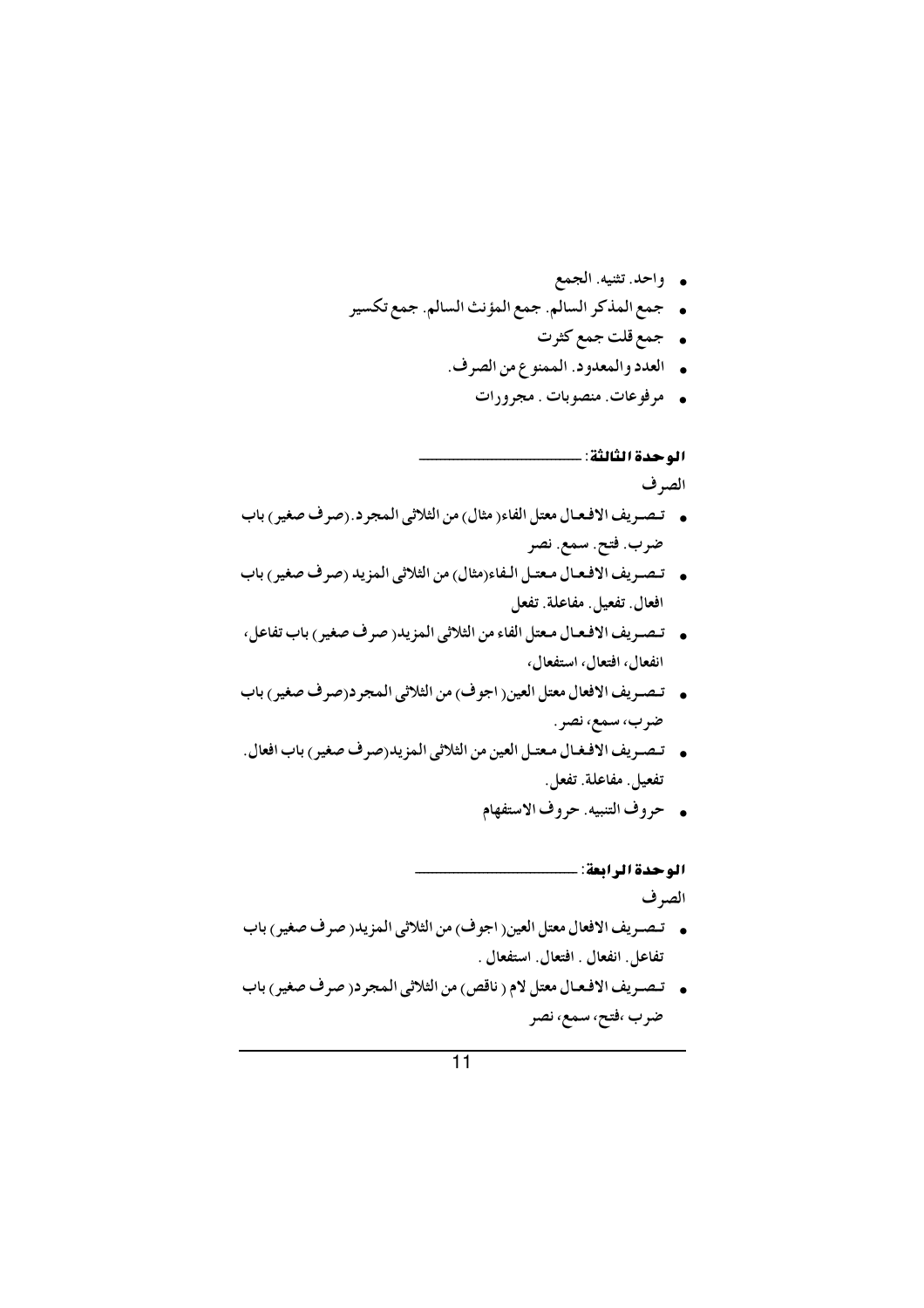- . تصريف الافعـال مـعتـل لام( ناقص) من الثلاثي المزيد.(صرف صغير) باب افعال تفعيل . مفاعلة تفعل.
- تصريف الافعال معتل لام من الثلاثي المزيد( صرف صغير ) باب تفاعل . انفعال. افتعال. استفعال.
	- حروف النداء. حروف عطف الوحدة الخامسة: ــــــ

Translation:-

- لغليم سے متعلق جملے
- ساده فعلیہ جملے۔سادہاسمیہ جملے
- سال کے مہینوں کے نام۔ ہفتے کے دنوں کے نام
- پندوں کےنام(دیں)حیوانوں کےنام(دیں)
	-
- ۔<br>• چپلوں کےنام ہزیوں کےنام۔رنگوں کےنام
- پانی دریا<sup>ی</sup> آبشار فوارے *سیندر*وغیرہ سے متعلق جملے

### **Note For Paper Setting:**

The Questions paper will be divided in Two sections. Section "A" will carry 10 compulsory, objective type Questions, two from each unit, each carriying 1 Mark. Section "B" will have 10 Questions Two from each unit, each Question will hve Two parts. The student will attempt 1 Question from each unit. Each Question carrying 7+7=14 Marks.

### **Prescribed Books:**

- 1. Tohfat al Nahw by: Sirajuddin Nadwi Vol, I, II, III, (Markazi Maktaba Islami, New Delhi)
- 2. Tohfat al sarf by: Sirajuddin Nadwi Vol, I, II, III, (Markazi Maktaba Islami, New Delhi)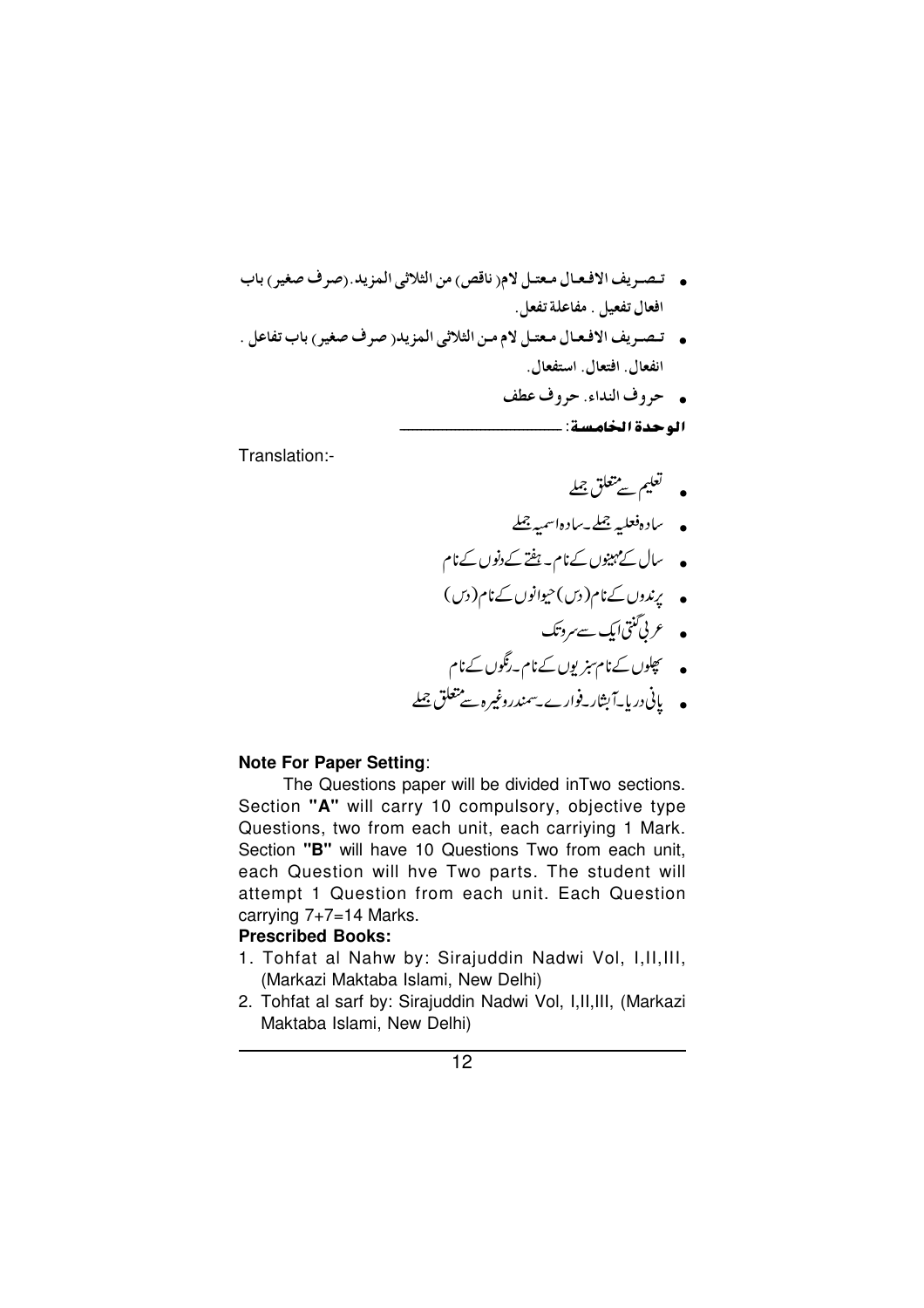3. Arabic Grammar by Dr. Nayeem-Un-Nisa. Qasmi Kutub Khana Jammu.

## **Books Recommended:**

\_\_\_\_\_\_\_\_\_\_

- 1. Ali al jarim: Al Nahw al wadheh: Danish book Depot, Matia Mahal Delhi.
- 2. Rafiul Imaad Finan: The Essential Arabic Grammar, Goodward, New Delhi-1999.
- 3. Wali Akhter: Arabic Grammar: A Practical Approach, Dar Al Aman, New Delhi, 2004
- 4. Kitab al Nahw: Abdul Rehman Amritsari: Danish book Depot Delhi.
- 5. Teach yourself Arabic: S.A Rehman: Goodward Books New Delhi.
- 6. Jadid Arabi Eisay Boliy. Nadeem-ul- wajidi Nadvatul Ulma Lucknow

Distribution of Internal Assessment: Total Marks : 20 Class Test :10 Marks Two written Assignments- 10 Marks (05 Marks each)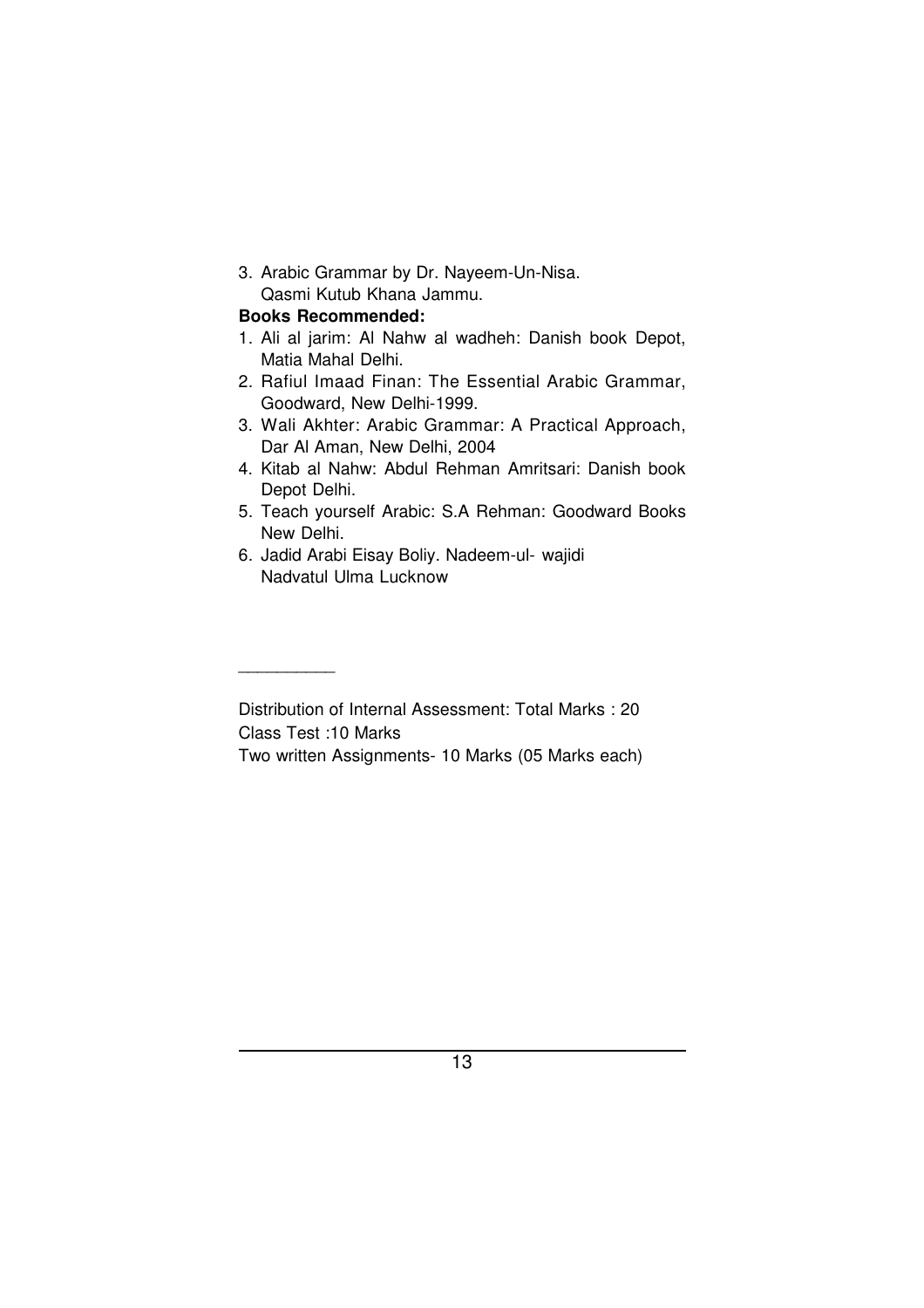# **SEMESTER - V**

Examinations to be held in the years 2016, 2017 & 2018

Course Code. AR-501 Course Title- Arabic Text -V Duration of Exams : 3 Hrs **Total Marks**  $: 100$ Theory Exams : 80 Internal Assessment : 20

دروس اللغة العربية(الجز الثالث) درس 1 تا8

دروس اللغة العربية (الجز الثالث) درس. 9تا17

معلم الانشاء (الجز الاول) درس 1 تا 12

الوحدة الرابعة: ــــــــــــ

القر آن

Translation and memorization and Shan-e-Nazool of the following suras from the Holy Quran with emphasis on Makharij al Haroof.

> 1. سورة الفاتحة 2. سورة الروم(آيت27-10)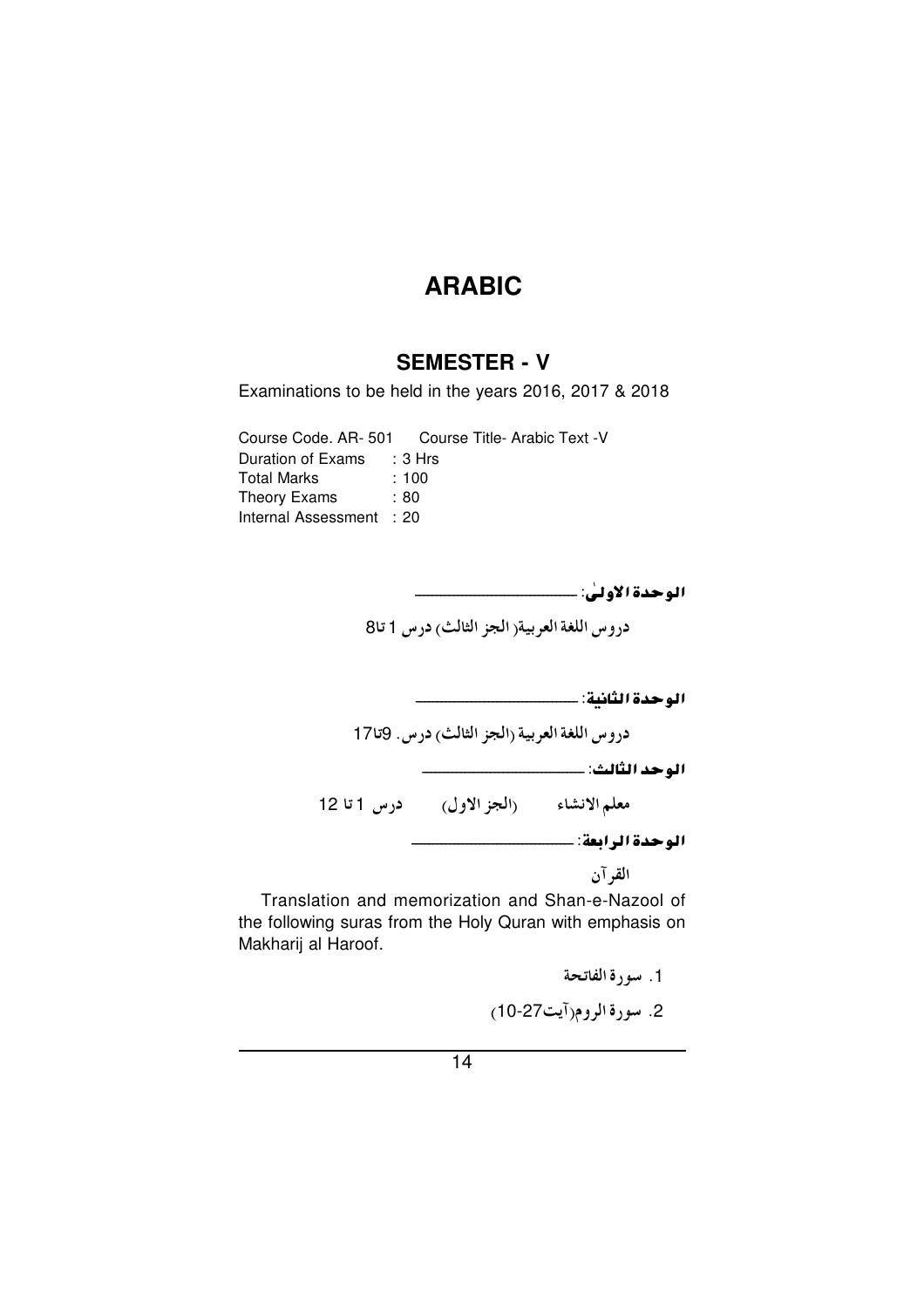الحديث النبويَ(تهذيب الاخلاق)

- . باب في الحلم والاناة والرفق
- . باب في الامانة والوفاء بالعهد.
	- باب في الصدق
	- باب في الحياء
	- باب في الصبر على البلاء
		- . باب في الشكر
		- . باب في التوكل
		- باب في التقوىٰ

### **Note For Paper Setting:**

The Questions paper will be divided in Two sections. Section "A" will carry 10 compulsory, objective type Questions, two from each unit, each carriying 1 Mark. Section "B" will have 10 Questions Two from each unit,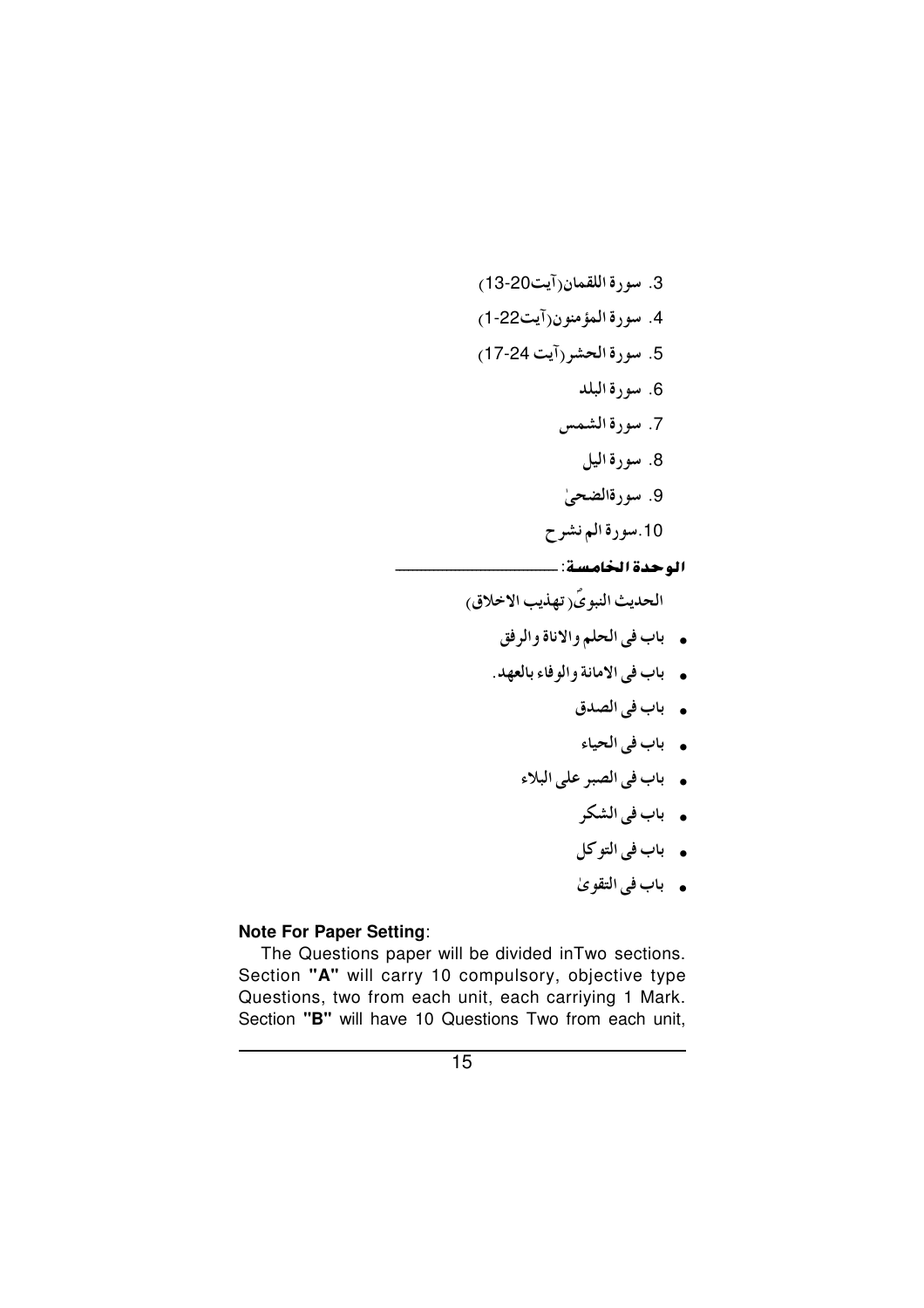each Question will hve Two parts. The student will attempt 1 Question from each unit. Each Question carrying 7+7=14 Marks.

## **Prescribed Books:**

\_\_\_\_\_\_\_\_\_\_

- 1. Dr. V.Abdur Raheem. Droos ul Lugah al Arabiyyah. Vol-III - Islamic foundation Trust chennai.
- 2. Abdul Majid Nadwi, Maallim al Insha Vol-I Majlis Sahafat Nashriat, Lucknow.
- 3. Tehzeeb al Akhlaq Allama Abdul Hayee Fakhar ud din Alhasmi- Musassa Tusahafat Wanasher- Luckhnow
- 4. Drusul Lugat-ul-Arbia wal Muntakhaba Semester V Published By Qasmi Kutub Khana, Jammu

Distribution of Internal Assessment: Total Marks : 20 Class Test :10 Marks

Two written Assignments- 10 Marks (05 Marks each)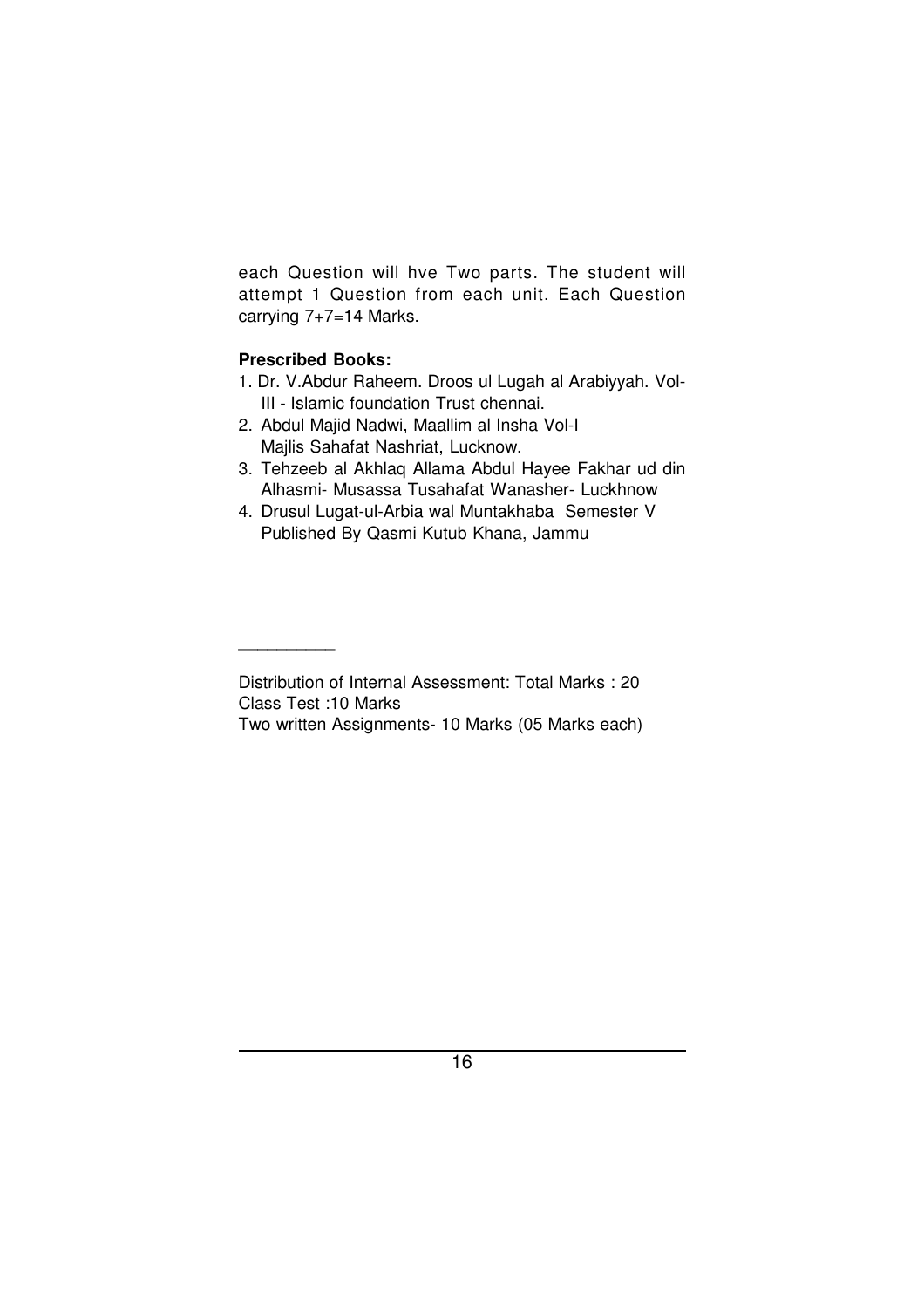# **SEMESTER - VI**

Examinations to be held in the years 2017,2018 & 2019

Course Code. AR- 601 Course Title- History of Arabic Literature Duration of Exams : 3 Hrs **Total Marks**  $: 100$ Theory Exams  $: 80$ Internal Assessment : 20

الوحدة الاولىٰ: \_\_\_\_\_\_\_\_\_\_ جابلي دور \_\_\_\_\_\_\_\_\_\_\_ -: Pre-Islamic period • عربی زبان پختصرتغارف ـعربی زبان کی ابتداء ونشونمااورامتیازی خصوصیات • جابلی دور میں نثر نگاری۔اور متیازی خصوصیات ۔ نثر نگارتےں بن ساعدہ الا دیادی( حیات وخدمات )عمروبن معديكرب ( حيات وخدمات ) نابغهذ بياني ( حيات وخدمات ) • المعلقات واصحاب معلقات (اجمالى جائزه) Islamic and ummayad period اسلامی و اموی دور • اسلامی دورکا آغاز وارتقاء۔خلفائے راشدین(اجمالی جائزہ) • قر آن مجید، چمع دیدّ دین به حدیث نبوی، چمع دیدّ دین ادرعر پی زبان پران کااثر به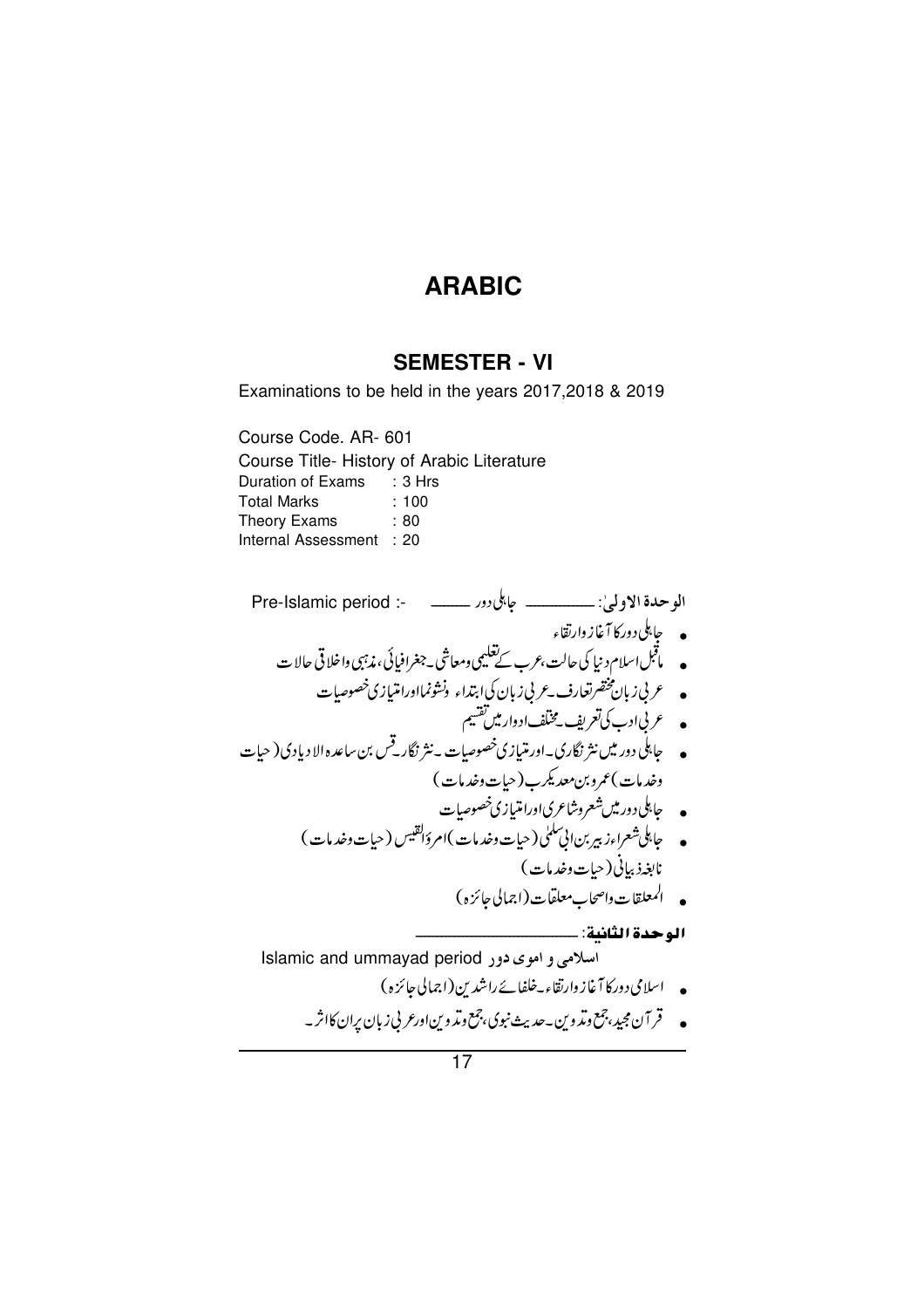\n- \n
$$
\int_{0}^{1} f(t) \, dt
$$
\n
\n- \n $\int_{0}^{1} f(t) \, dt$ \n
\n- \n $\int_{0}^{1} f(t) \, dt$ \n
\n- \n $\int_{0}^{1} f(t) \, dt$ \n
\n- \n $\int_{0}^{1} f(t) \, dt$ \n
\n- \n $\int_{0}^{1} f(t) \, dt$ \n
\n- \n $\int_{0}^{1} f(t) \, dt$ \n
\n- \n $\int_{0}^{1} f(t) \, dt$ \n
\n- \n $\int_{0}^{1} f(t) \, dt$ \n
\n- \n $\int_{0}^{1} f(t) \, dt$ \n
\n- \n $\int_{0}^{1} f(t) \, dt$ \n
\n- \n $\int_{0}^{1} f(t) \, dt$ \n
\n- \n $\int_{0}^{1} f(t) \, dt$ \n
\n- \n $\int_{0}^{1} f(t) \, dt$ \n
\n- \n $\int_{0}^{1} f(t) \, dt$ \n
\n- \n $\int_{0}^{1} f(t) \, dt$ \n
\n- \n $\int_{0}^{1} f(t) \, dt$ \n
\n- \n $\int_{0}^{1} f(t) \, dt$ \n
\n- \n $\int_{0}^{1} f(t) \, dt$ \n
\n- \n $\int_{0}^{1} f(t) \, dt$ \n
\n- \n $\int_{0}^{1} f(t) \, dt$ \n
\n- \n $\int_{0}^{1} f(t) \, dt$ \n
\n- \n $\int_{0}^{1} f(t) \, dt$ \n
\n- \n $\int_{0}^{1} f(t) \, dt$ \n
\n- \n $\int_{0}^{1} f(t) \, dt$ \n
\n- \n $\int_{$

- عباسی دور میں شعروشاعری۔ بغداد کے شعراء۔اندلس کے شعرا۔شام کے شعراء۔مصر کے شعر<sub>اء</sub>(اجمالی جائزہ)
- عباسی دور کے مشہور شعراء۔ بشار بن برد( حیات وخدمات ) ابوتمام( حیات وخدمات ) .<br>متنبی(حیات *وخد*مات)

الوحدة الرابعة: ....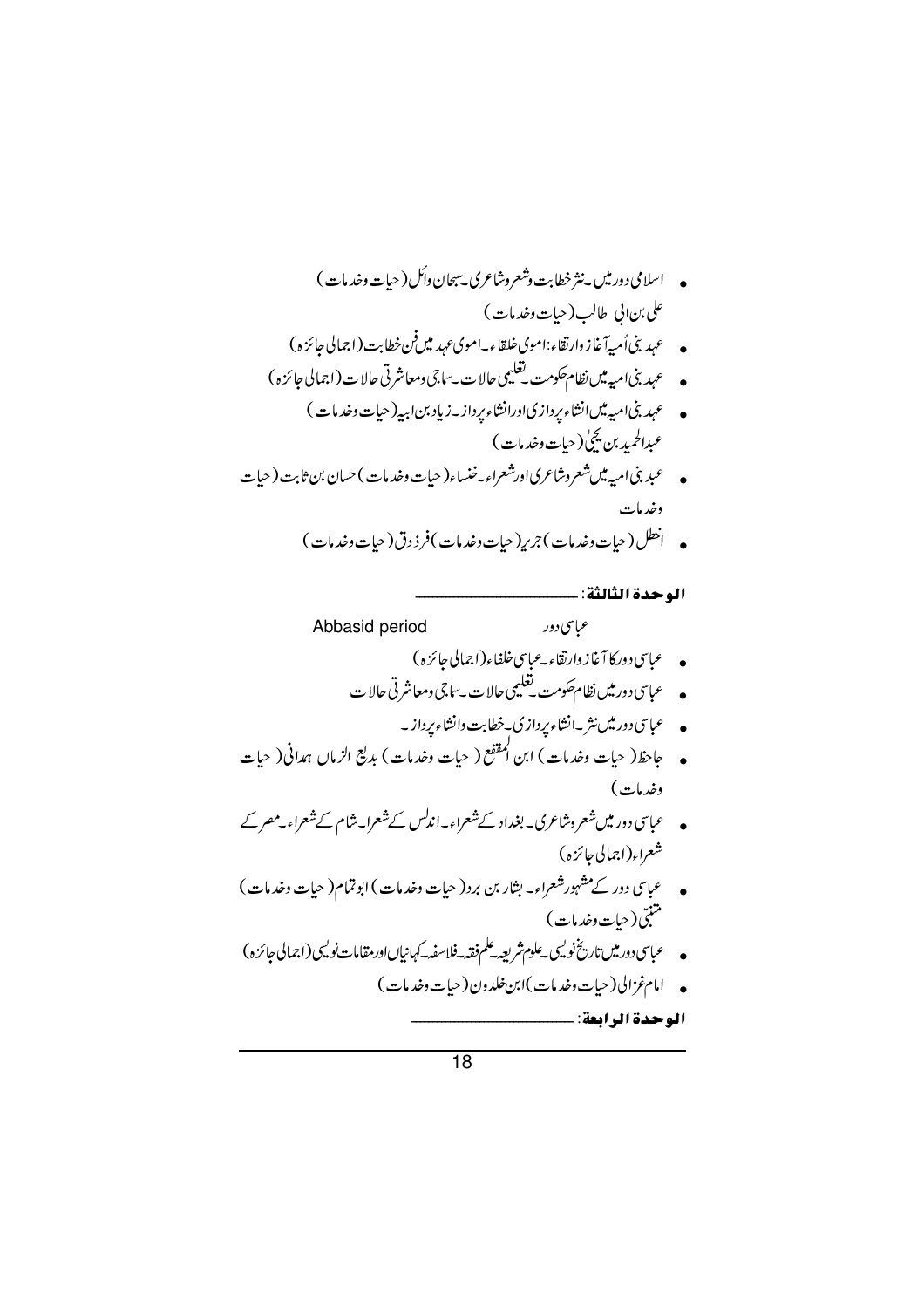Translation

الوحدة الخامسة: ـ

• يادەاسمىيە جىل

- بادەفعلى<sub>ت</sub>ە جىل
- 
- - - لباس *وغیر*ہ سے متعلق جملے
			-
		- ۔ ۔ ۔ ۔<br>• عربی گنتی<br>• سواریوں سے متعلق <u>جملہ</u>

• پاغ،درخت، پھِل،میوے، پھولوں وغیروہ سے متعلق جملے